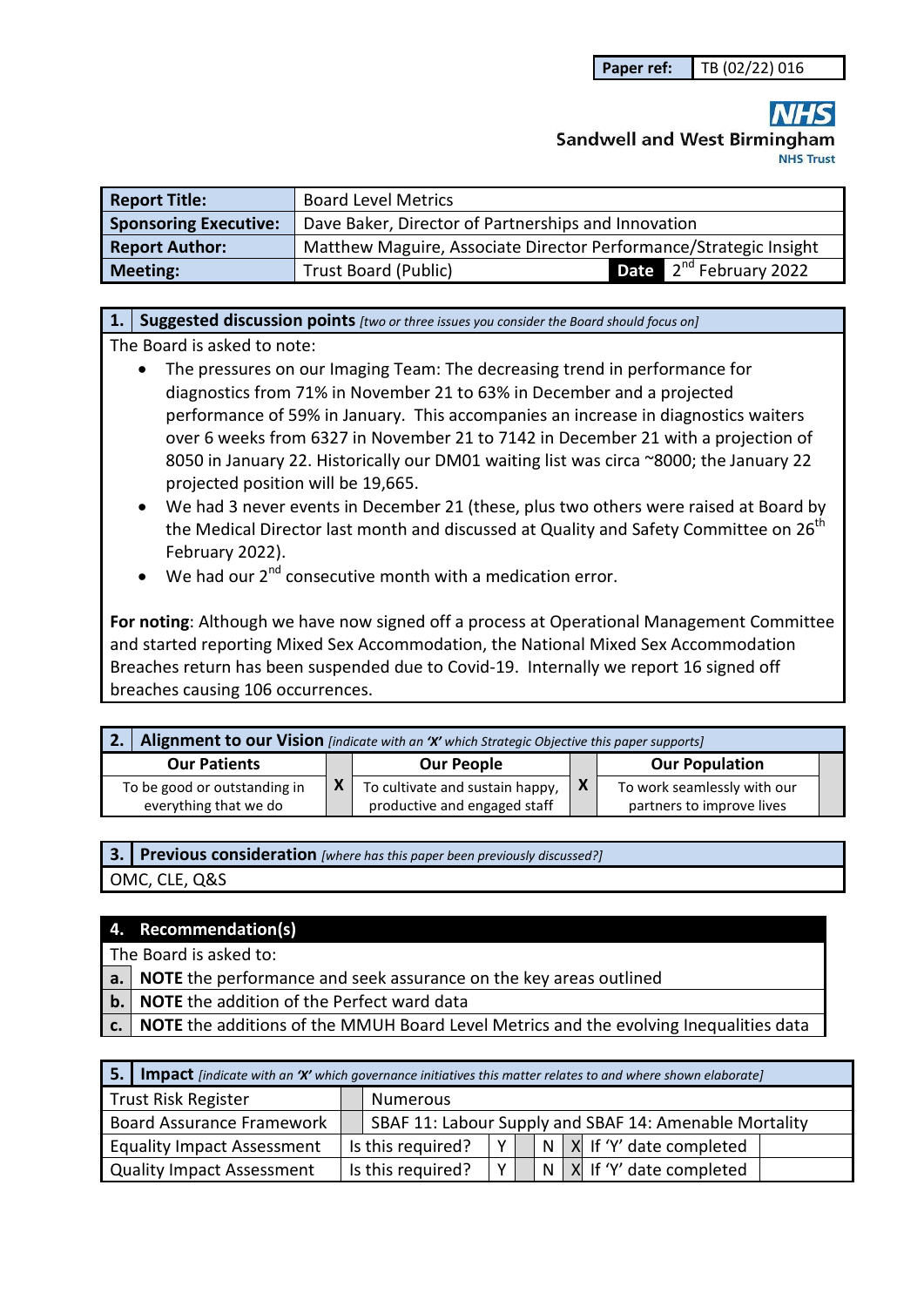## **SANDWELL AND WEST BIRMINGHAM NHS TRUST**

## **Report to the Public Board 2 February 2022**

## **Board Level Metrics**

#### **1 Introduction**

1.1 The Board Level Metrics were introduced in August 2021. We continue to develop those metrics that are not complete and refine those that are so that we use the best possible graphs and use the most appropriate targets.

#### **2 Developments**

- 2.1 Changes required to provide accurate and regular Nurse and Healthcare Assistant staffing levels through our existing systems will require a fairly significant effort on the part of an, already stretched nursing workforce, in advance of a new rostering system. Instead, the Performance and Insight have commenced the build of a new system that will collect the staffing levels of each ward three times a day (early, late and night) and the number of beds open to provide a bed ratio per ward. We anticipate its completion in February 2022 meaning that we can collect and report some data (may not be a full month of February) at April Board. We anticipate using this system until the new rostering system is in place.
- 2.2 We have now added the Perfect Ward data.
- 2.3 For the first time we have added a set of Board Level metrics for MMUH which were agreed by the MMUH Programme Board as key metrics to demonstrate readiness to move into the new hospital.
- 2.4 We have included Inequality Metrics although we cannot yet benchmark to our population make up, we have requested this information from the CCG/ICS.
- 2.5 We are likely to remove Patient Reported Outcome Measures (PROMs) PROMs from the Board Level metrics. This will be discussed further at Performance Management Committee. The metric is limited to a very few specific pathways and would require a supporting infrastructure and partner similar to Perfect Ward in order to implement.
- 2.6 PULSE data no progress has been made in linking this data to our national survey data to allow us to show data over time. This requires a follow up meeting between the Performance and Insight team and the Communications team.

#### **3 Board Level Metrics**

- 3.1 Where we have national benchmarking from Public View, we now show which quartile we are in along with a CQC style rating.
- 3.2 Hospital Standardised Mortality Ratio (**HSMR**) monthly has shown a substantial movement downwards, although it is still common cause variation and "hit and miss" for its target.